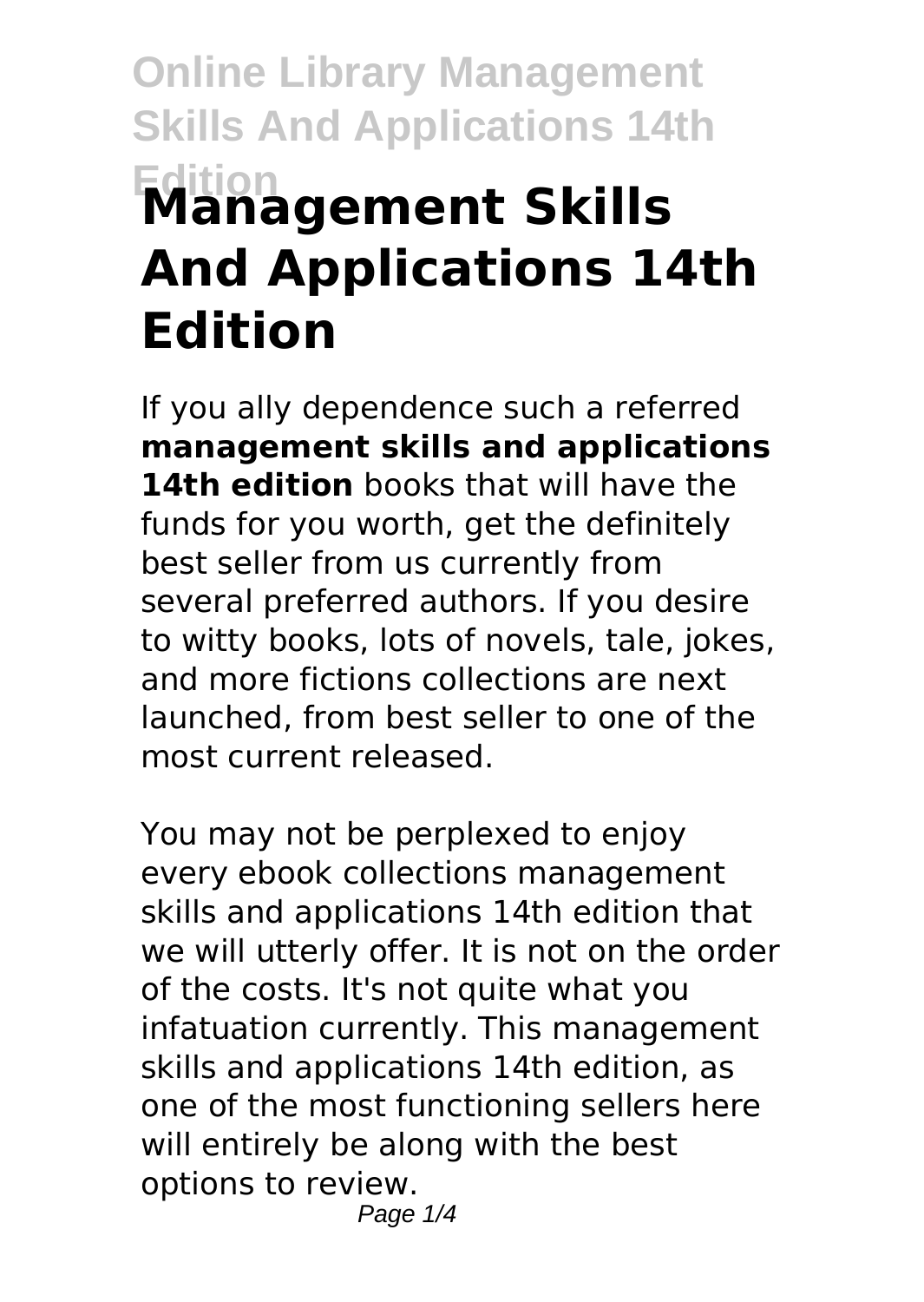# **Online Library Management Skills And Applications 14th Edition**

The site itself is available in English, German, French, Italian, and Portuguese, and the catalog includes books in all languages. There's a heavy bias towards English-language works and translations, but the same is true of all the ebook download sites we've looked at here.

### **Management Skills And Applications 14th**

Experience in program management of development sector projects, with a strong skill set pertaining to monitoring and evaluation, data analysis and overall management. Ability to establish and maintain strong working relationships with multiple stakeholders.

# **Child Rights Fellowship - SHORTLIST**

India Perfint Healthcare Pvt. Ltd. (HO), Door No.II/7, 10th Street, Dr.VSI. Estate, Thiruvanmiyur, Chennai-600 041. Tamilnadu, India.

# **PERFINT HEALTHCARE**

Page 2/4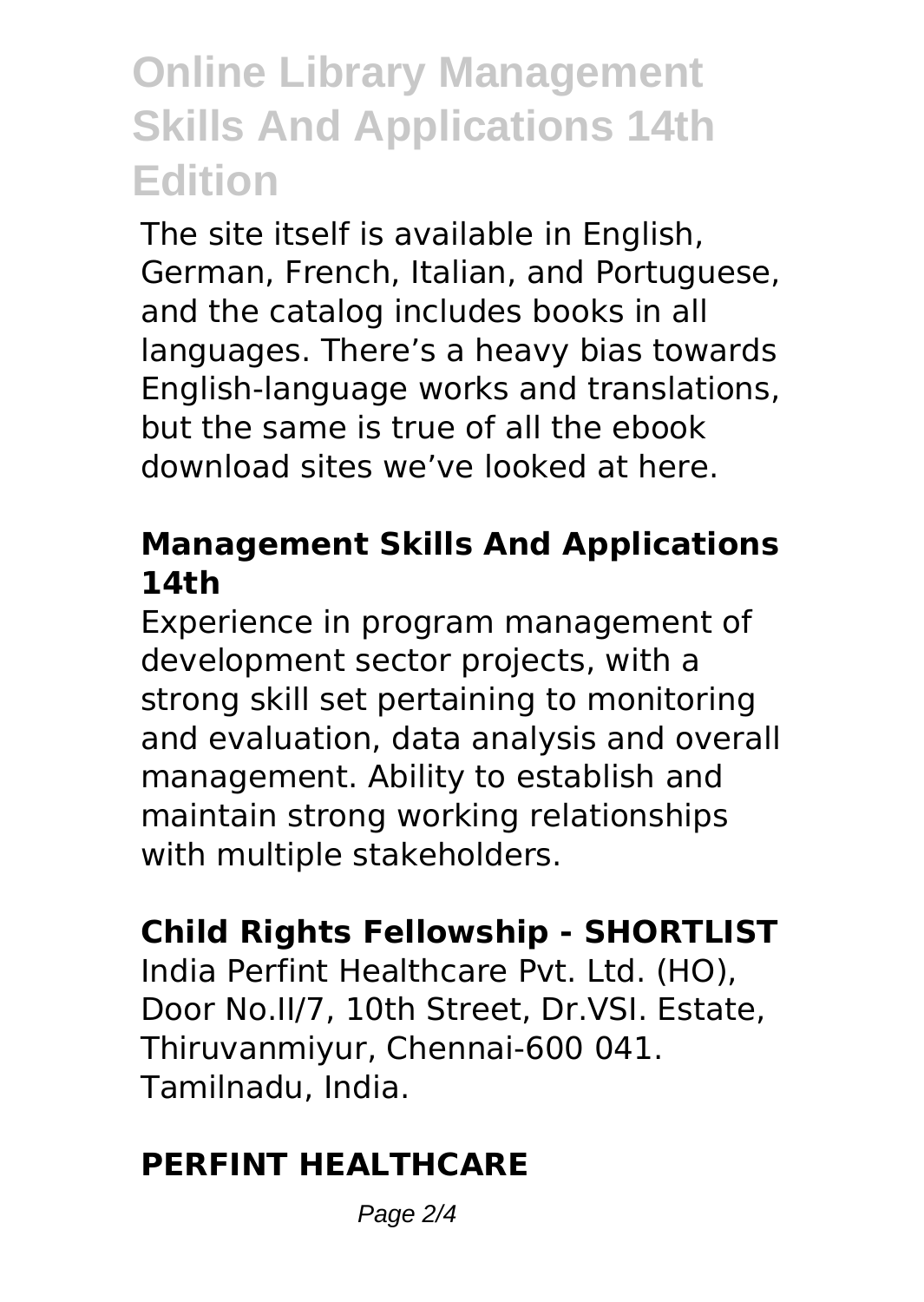**Online Library Management Skills And Applications 14th**

**Edition** HEAD OFFICE. Physical Address 1822 A Molele Street C/o Koma Road and Molele Street Molapo, Soweto. TEL: 086 176 8849 TEL: 011 527 8300 / 010 140 7942 FAX: 011 984 1262

#### **Online applications process - South West Gauteng TVET College**

14th birthday—or 60 days after the youth enters custody, whichever comes first—the PCSA or PCPA must work with the youth, the youth's caregiver and the youth's case manager to conduct a life skills assessment. The life skills assessment will be used to develop the youth's written independent living plan,

## **Independent Living Skills Toolkit - Ohio Department of Job ...**

Oracle Supply Chain Management (SCM) With Oracle Supply Chain Management & Manufacturing, organizations can respond quickly to changing demand, supply, and market conditions.Seamlessly connect your supply chain to create a resilient